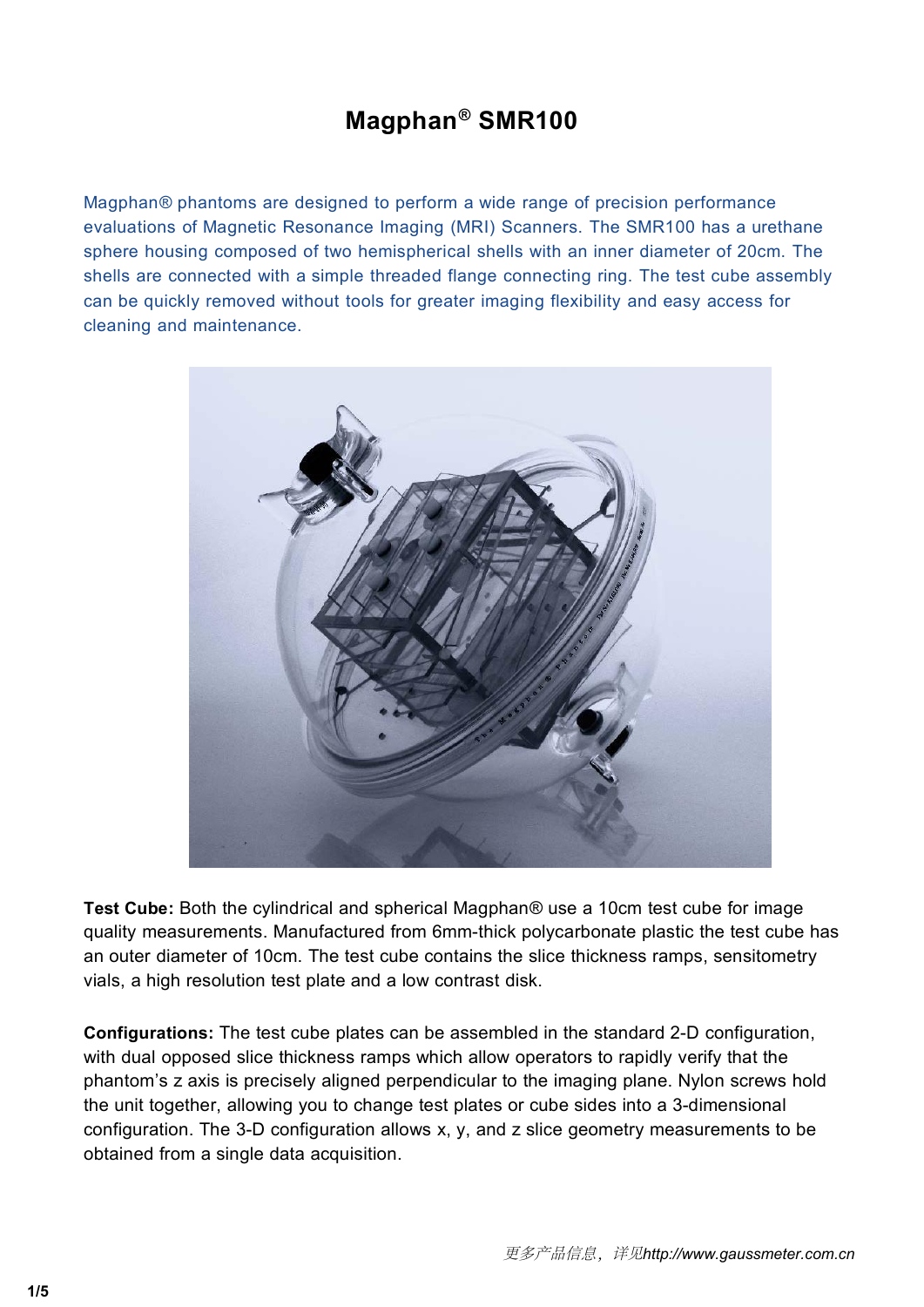**TEST-SUMMARY**<br>The test cube and phantom housing contain features the<br>the maximum achievable critical MRI scanner paramet<br>tests they support are listed below TEST-SUMMARY<br>The test cube and phantom housing contain features that allow for comprehensive testing of<br>the maximum achievable critical MRI scanner parameters. The major components and the<br>tests they support are listed bel TEST-SUMMARY<br>The test cube and phantom housing contain features that allow for comprehensive testing of<br>the maximum achievable critical MRI scanner parameters. The major components and the<br>tests they support are listed bel TEST-SUMMARY<br>The test cube and phantom housing contain features that allo<br>the maximum achievable critical MRI scanner parameters. Th<br>tests they support are listed below.<br>Slice Thickness Ramps<br>- Phantom Position TEST-SUMMARY<br>
The test cube and phantom housing contain feature<br>
the maximum achievable critical MRI scanner par<br>
tests they support are listed below.<br>
Slice Thickness Ramps<br>
- Phantom Position<br>
- Scan Slice Width<br>
- Multi TEST-SUMMARY<br>The test cube and phantom housing contain<br>the maximum achievable critical MRI scanne<br>tests they support are listed below.<br>Slice Thickness Ramps<br>- Phantom Position<br>- Scan Slice Width<br>- Multi-slice Spacing and C TEST-SUMMARY<br>The test cube and phantom housing contain for<br>the maximum achievable critical MRI scanner<br>tests they support are listed below.<br>Slice Thickness Ramps<br>- Phantom Position<br>- Scan Slice Width<br>- Multi-slice Spacing TEST-SUMMARY<br>
The test cube and phantom housing contain features that at<br>
the maximum achievable critical MRI scanner parameters.<br>
tests they support are listed below.<br>
Slice Thickness Ramps<br>
- Phantom Position<br>
- Scan Sli TEST-SUMMARY<br>
The test cube and phantom housing contain features<br>
the maximum achievable critical MRI scanner parametests they support are listed below.<br>
Slice Thickness Ramps<br>
- Phantom Position<br>
- Scan Slice Width<br>
- Mul The test cube and phantom housing contain feature<br>the maximum achievable critical MRI scanner parar<br>tests they support are listed below.<br>Slice Thickness Ramps<br>- Phantom Position<br>- Scan Slice Width<br>- Multi-slice Spacing and

- 
- 
- Slice Thickness Ramps<br>- Phantom Position<br>- Scan Slice Width<br>- Multi-slice Spacing and Contiguity<br>- Patient Alignment (3D)<br>- Table Increment Accuracy<br>Sensitometry Vials<br>- T1 Measurements<br>- T2 Measurements Slice Thickness Ramps<br>- Phantom Position<br>- Scan Slice Width<br>- Multi-slice Spacing and Contiguity<br>- Patient Alignment (3D)<br>- Table Increment Accuracy<br>Sensitometry Vials<br>- T1 Measurements<br>- T2 Measurements - Phantom Position<br>- Scan Slice Width<br>- Multi-slice Spacing and Contiguity<br>- Patient Alignment (3D)<br>- Table Increment Accuracy<br>Sensitometry Vials<br>- T1 Measurements<br>- T2 Measurements
- 
- 





- 
- 

- Sensitometry Vials<br>- T1 Measurements<br>- T2 Measurements<br>High Resolution Test Plate<br>- High Resolution Measurements (1 to 11 line<br>- Geometric Distortion
- 

- 
- 





- 
- 
- 

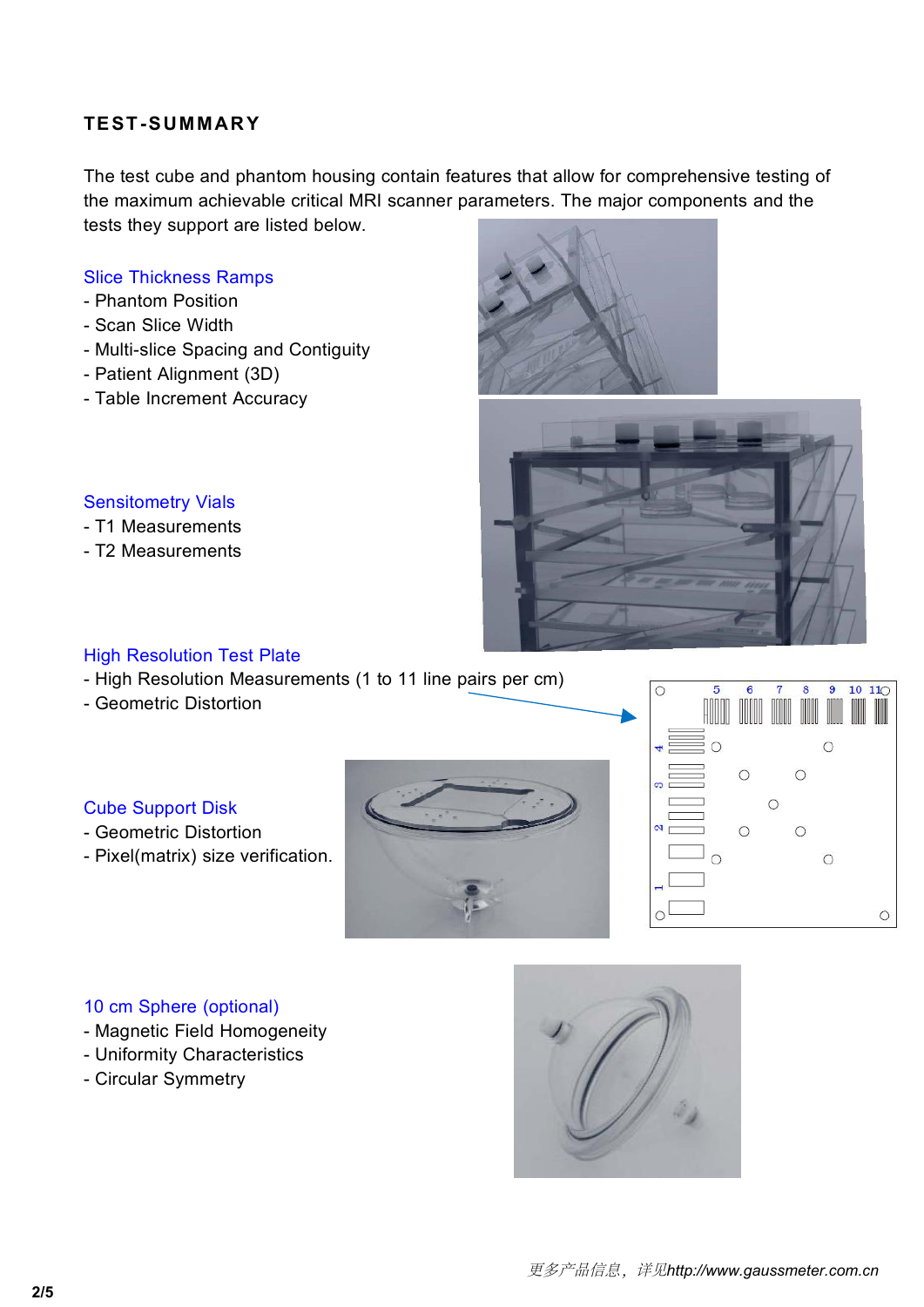## Outer Housing

- Spatial Uniformity
- Signal to Noise Ratio
- Spherical Geometry
- In-vitro sample testing
- Circular Symmetry



Magphan® SMR100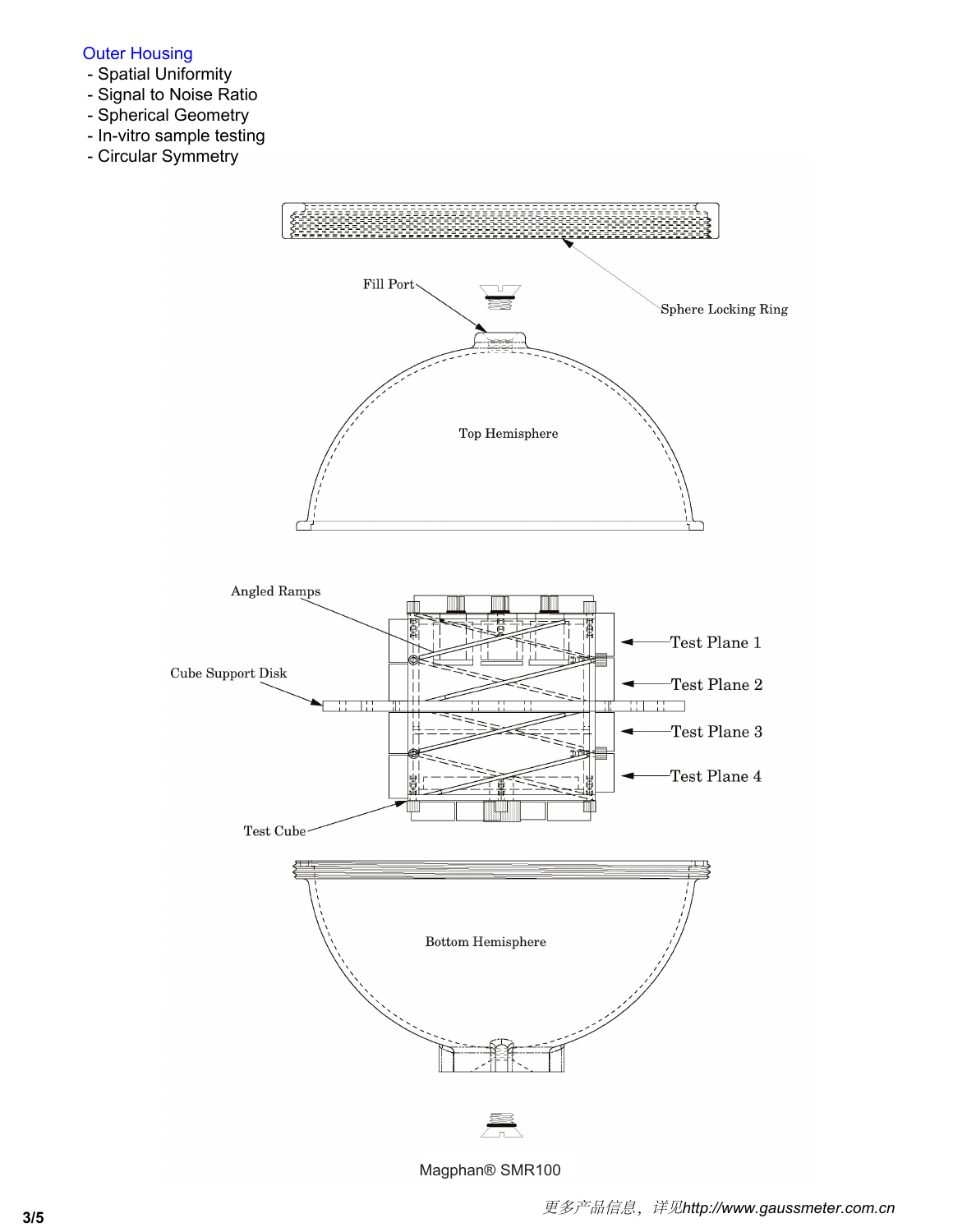**PHANTOM COMPONENTS**<br>**Slice Thickness Ramps:** The slice thickness ramps are mounted<br>cube. The ramps, which are 2mm thick and 10mm wide, are plat<br>the phantom's axes, providing a magnification factor of 4x for s **PHANTOM COMPONENTS**<br>Slice Thickness Ramps: The slice thickness ramps are mounted on the exterior of the test<br>cube. The ramps, which are 2mm thick and 10mm wide, are placed at a shallow 14° angle to<br>the phantom's axes, pro **PHANTOM COMPONENTS**<br>Slice Thickness Ramps: The slice thickness ramps are mounted on the exterior of the test<br>cube. The ramps, which are 2mm thick and 10mm wide, are placed at a shallow 14° angle to<br>the phantom's axes, pro **PHANTOM COMPONENTS**<br>Slice Thickness Ramps: The slice thickness ramps are mounted on the exterior of the test<br>cube. The ramps, which are 2mm thick and 10mm wide, are placed at a shallow 14° angle to<br>the phantom's axes, pro PHANTOM COMPONENTS<br>Slice Thickness Ramps: The slice thickness ramps are mounted on the exterior of the test<br>cube. The ramps, which are 2mm thick and 10mm wide, are placed at a shallow 14° angle to<br>the phantom's axes, provi **PHANTOM COMPONENTS**<br>Slice Thickness Ramps: The slice thickness ramps are mounted on the exterior of the test<br>cube. The ramps, which are 2mm thick and 10mm wide, are placed at a shallow 14° angle to<br>the phantom's axes, pro **PHANTOM COMPONENTS**<br>Slice Thickness Ramps: The slice thickness ramps are r<br>cube. The ramps, which are 2mm thick and 10mm wide,<br>the phantom's axes, providing a magnification factor of 4<br>Opposed ramps cross at the center of **Selice Thickness Ramps:** The slice thickness ramps are mounted on the exterior of the test cube. The ramps, which are 2mm thick and 10mm wide, are placed at a shallow 14° angle to the phantom's axes, providing a magnifica **PHANTOM COMPONENTS**<br>Slice Thickness Ramps: The slice thickness ramps are mounted on the exterior of the test<br>cube. The ramps, which are 2mm thick and 10mm wide, are placed at a shallow 14° angle to<br>the phantom's axes, pr Slice Thickness Ramps: The slice thickness ramps are mounted on the exterior of the test cube. The ramps, which are  $2mm$  thick and  $10mm$  wide, are placed at a shallow  $14^{\circ}$  angle to the phantom's axes, providing a magn

measurements.

the phantom's axes, providing a magnification factor of 4x for slice width measurements.<br>Opposed ramps cross at the center of the cube's test planes for alignment verification. The<br>ramps can be used to test the indexing be Opposed ramps cross at the center of the cube's test planes for alignment verification. The<br>ramps can be used to test the indexing between slices within a multislice sequence and for<br>testing table increment accuracy.<br>**Sens** ramps can be used to test the indexing between slices within a multislice sequence and for<br>testing table increment accuracy.<br>**Sensitometry Vials:** The sensitometry samples are stored in four cylindrical vials with an<br>outer testing table increment accuracy.<br> **Sensitometry Vials:** The sensitometry samples are stored in four cylindrical vials with an<br>
outer diameter of 1.9cm and an inner diameter of 1.6cm. The vials can be filled with a variety **Sensitometry Vials:** The sensitometry samples are stored in four cylindrical vials with an outer diameter of 1.9cm and an inner diameter of 1.6cm. The vials can be filled with a variety of solutions through 0.6cm (1/4 inc cm. of solutions through 0.6cm (1/4 inch) ports on the outside of the cube for T1 and T2<br>measurements.<br>High Resolution Test Plate: A high resolution gauge is cut into a 2mm-thick acrylic plate that<br>is supported by channels ins measurements.<br> **High Resolution Test Plate:** A high resolution gauge is cut into a 2mm-thick acrylic plate that<br>
is supported by channels inside the Test Cube. The high-resolution test is performed by using<br>
a series of re High Resolution Test Plate: A high resolution gauge is cuis supported by channels inside the Test Cube. The high-<br>a series of rectangular slots that form a test pattern which<br>per cm (5mm to 0.45mm resolution). The slots fo is supported by channels inside the Test Cube. The high-resolution test is performed by using<br>a series of rectangular slots that form a test pattern which ranges from one to eleven line pairs<br>per cm (5mm to 0.45mm resoluti a series of rectangular slots that form a test pattern which ranges from one to eleven line pairs<br>per cm (5mm to 0.45mm resolution). The slots for testing between one and four line pairs per<br>cm are 1.25cm long, and 0.9cm l

per cm (5mm to 0.45mm resolution). The slots for testing between one and four line pairs per<br>cm are 1.25cm long, and 0.9cm long for tests involving between five and eleven line pairs per<br>cm.<br>To test for geometric distortio ordinate in 2.25cm long, and 0.9cm long for tests involving between five and eleven limon.<br>
2.0mm and the system's geometric distortion can be evaluated by measure 2cm, 4cm, and 8cm. The system's geometric distortion can b To test for geometric distortion (spatial linearity), 3mm holes are spaced in square patterns of 2cm, 4cm, and 8cm. The system's geometric distortion can be evaluated by measuring the distance between these holes.<br> **Low Co** To test for geometric distortion (spatial linearity), 3mm holes are spaced in square patterns of<br>2cm, 4cm, and 8cm. The system's geometric distortion can be evaluated by measuring the<br>distance between these holes.<br>Low Cont 2cm, 4cm, and 8cm. The system's geometric distortion can be evaluated by measuring the distance between these holes.<br> **Low Contrast Disk:** Low contrast sensitivity is performed with an acrylic disk mounted on base of the t Low Contrast Disk: Low contrast sensitivity is performed with an acrylic disk mounted on the base of the test cube. Circular recesses in the disk generate low contrast images through volume averaging. The four sets of thre Low Contrast Disk: Low contrast sensitivity is performed with an acrylic disk mounted on the base of the test cube. Circular recesses in the disk generate low contrast images through<br>volume averaging. The four sets of thre base of the test cube. Circular recesses in the disk generate low contrast images through<br>volume averaging. The four sets of three circular recesses are 0.5mm, 0.75mm, 1.0mm, and<br>2.0mm deep, with diameters of 4mm, 6mm, and

2.0mm deep, with diameters of 4mm, 6mm, and 10mm.<br> **Cube Support Disk**: The two-piece cube support disk holds the cube inside the phantom<br>
housing and can be easily installed and removed. Along with fixing the test cube's Cube Support Disk: The two-piece cube support disk holds the cube inside the phantom<br>housing and can be easily installed and removed. Along with fixing the test cube's position,<br>the support disk provides information for sp Cube Support Disk: The two-piece cube support disk holds the cube inside the phantom<br>housing and can be easily installed and removed. Along with fixing the test cube's position,<br>the support disk provides information for sp housing and can be easily installed and removed. Along with fixing the test cube's position,<br>the support disk provides information for spatial linearity measurements.<br>Geometric distortion is tested by measuring the diamete the support disk provides information for spatial linearity<br>Geometric distortion is tested by measuring the diamete<br>directions. Geometric distortion can also be evaluated by<br>3mm holes that are configured into 8cm, 10cm and